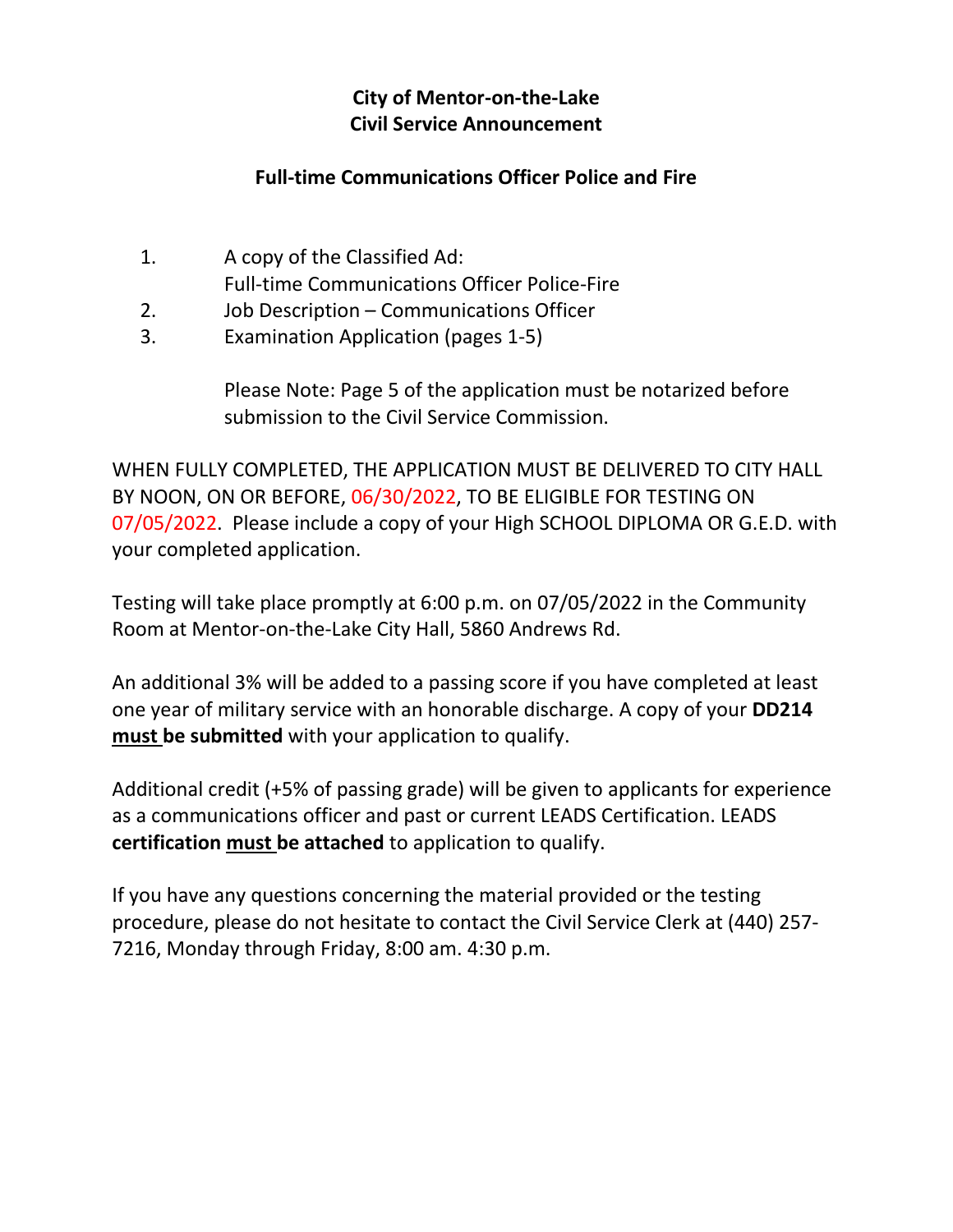## Full-time Communications Officer – Police and Fire City of Mentor-on-the-Lake

The Mentor-on-the-Lake Civil Service Commission will administer a written examination for the position of Full-time Communications Officer on 07/05/2022, at 6:00 p.m. in the Community Room at City Hall. Applications are available at Mentor-on-the-Lake City Hall and must be filed by 06/30/2022, to be eligible for testing.

Applicant must be a high school graduate or equivalent, computer literate with word processing abilities. This position will require availability to work all shifts, including weekends and holidays. The successful candidate will also have to successfully pass an extensive background investigation.

The examination is limited to the first 20 qualified applications returned.

EOE